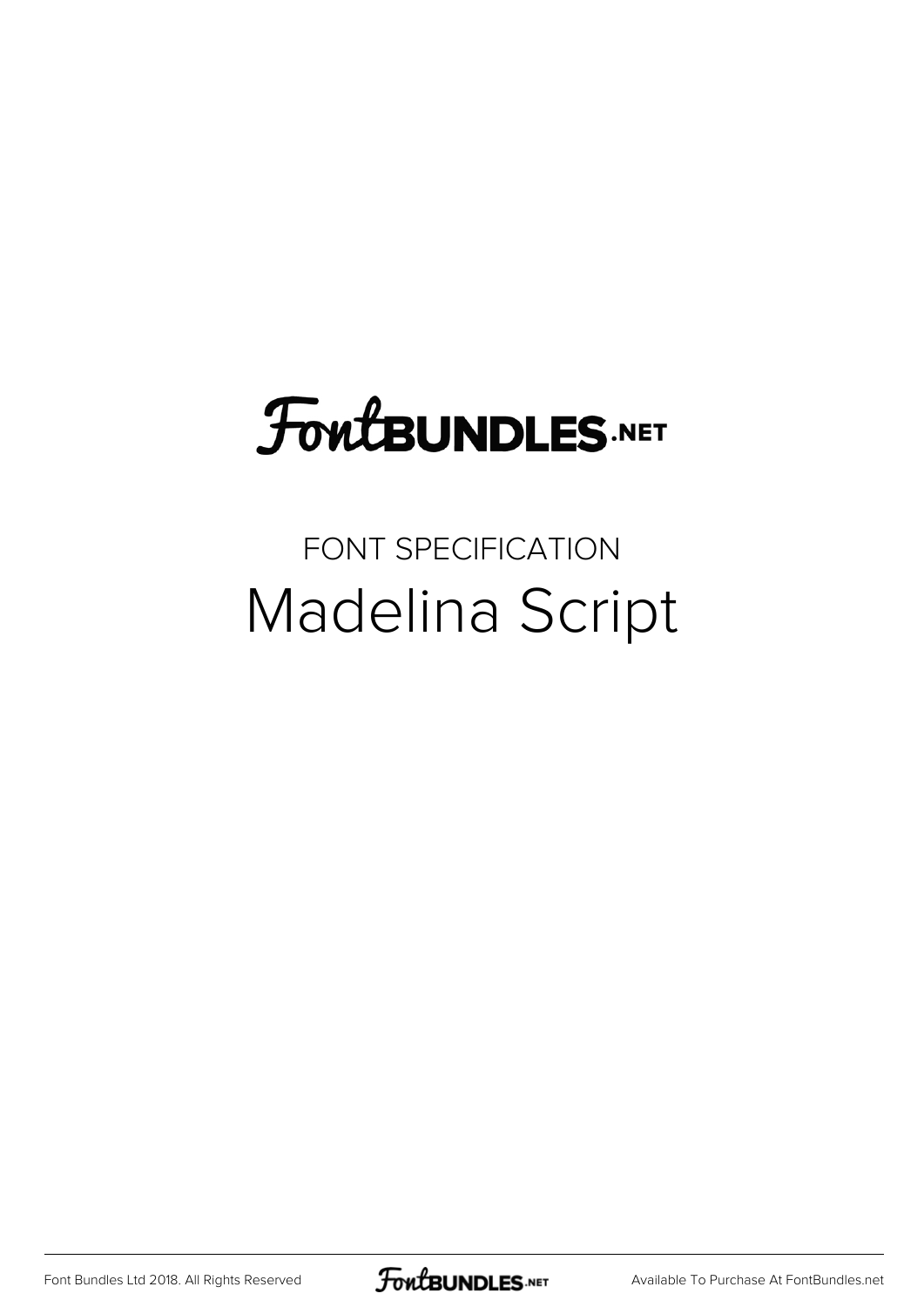## Madelina Script - Regular

**Uppercase Characters** 

ABCDEFGHIJKLMNOPQR  $\mathcal{STUVW}\mathcal{X} y\mathcal{Z}$ 

Lowercase Characters

 $a\,b\,c\,d\,e\,\ell\,g\,\hat h\,i\hskip-1.5pt\, j\,\hat k\,\ell\,m\,n\,o\,\rho\,q\,\imath\,\nu\,\tau\,\omega\,\nu\,\omega\,\nu\,\chi\,\chi\,\chi$ 

**Numbers** 

0123456789

Punctuation and Symbols

All Other Glyphs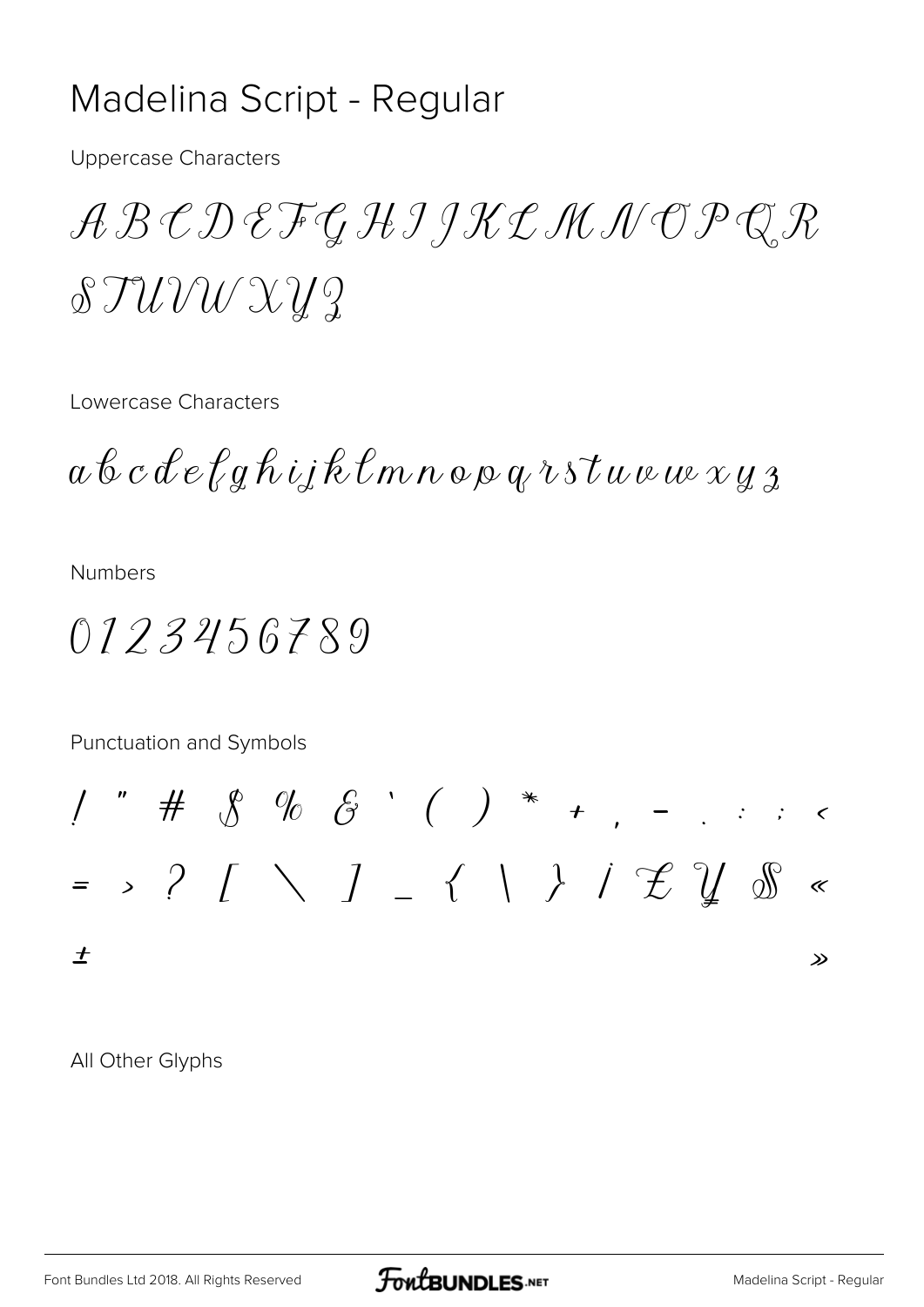$\dot{\mathcal{A}}$   $\dot{\mathcal{A}}$   $\ddot{\mathcal{A}}$   $\ddot{\mathcal{A}}$   $\dot{\mathcal{A}}$   $\mathcal{C}$   $\dot{\mathcal{C}}$  $\hat{\mathscr{E}}$   $\ddot{\mathscr{E}}$   $\dot{\mathscr{I}}$   $\dot{\mathscr{I}}$   $\ddot{\mathscr{I}}$   $\ddot{\mathscr{D}}$   $\ddot{\mathscr{O}}$  $\label{eq:10} \begin{array}{ccccccccccccc} \vec{\mathcal{O}} & \vec{\mathcal{O}} & \vec{\mathcal{O}} & \vec{\mathcal{O}} & \times & \vec{\mathcal{O}} & \vec{\mathcal{U}} & \vec{\mathcal{U}} & \vec{\mathcal{U}} & \vec{\mathcal{U}} & \vec{\mathcal{U}} \end{array}$  $\ddot{\mathcal{U}}$   $\dot{\mathcal{U}}$  B à  $\dot{\alpha}$   $\dot{\alpha}$   $\ddot{\alpha}$   $\ddot{\alpha}$   $\ddot{\alpha}$  $\begin{array}{cccccccccccccccccc} ae & & c & & \dot{e} & & \dot{e} & & e & & \dot{e} & & \dot{e} & & \dot{e} & & \dot{e} & & \dot{e} & & \end{array}$  $\ddot{i}$  à ó ô õ ö  $\div$  ù ú  $\hat{u}$   $\ddot{u}$   $\ddot{y}$   $\ddot{y}$   $\mathcal{CE}$   $\alpha$  $\hat{a}$  – –